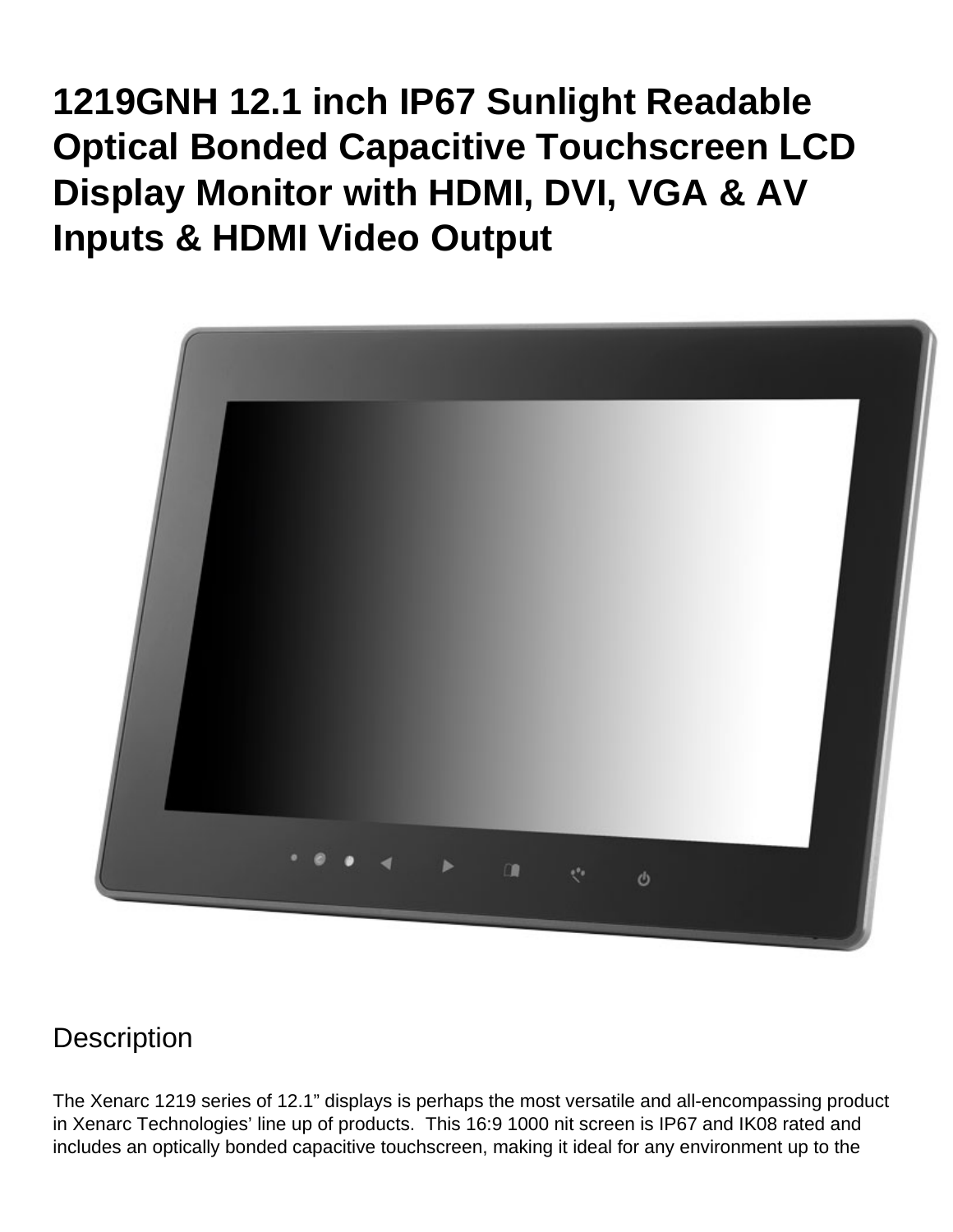toughest and most inhospitable environments. The touch panel is optically bonded to the LCD panel, eliminating the air gap between the two, increasing clarity, contrast, and durability. Further, because the unit is water tight and air tight, ambient humidity will not affect the clarity or viewability because of the optical bonding. The 1219GNH outperforms all automotive grade panels with a wider operating temperature range of -30C  $\sim$  85C (-22F  $\sim$  185F) and uses an IPS panel (In-Plane-Switching), which provides a wider viewing angle, consistent and accurate colors from all viewing angles, clearer images, and stable response times. A high contrast ratio of 1000:1 provides crisper images and vivid colors, even in direct sunlight.

The versatility of the 1219 series extends beyond its usability in many different environments. The 1219GNH can video interface through our proprietary 26 pin cable (HDMI, VGA, AV Inputs) as well as HDMI direct into the monitor. HDMI output allows you to chain up a few 1219 series monitors or output to other HDMI monitor. With the included waterproof cables, the 1219GNH is IP67 on all sides. The casing of the 1219GNH is designed to be used as a stand-alone monitor as well as a panel mount monitor. VESA standard mounting holes on the back further provide users with numerous mounting options. The IK08 rating makes the 1219GNH vandal resistant and shock resistant.

The 1219GNH was designed for those looking for a rugged, bright, compact display, usable in just about any environment or application. For the SDI version of this display, please check out the [1219GNS.](https://www.xenarc.com/1219GNS.html)

Why do our products outlast others in extreme conditions? Why do our products have a wider temperature range and a wider voltage input range? It is because our mission is to offer our customers the best products for any situation. By utilizing high grade components, this display is perfect for industrial, in-car computing applications or any other applications where a small, durable, environmentally rugged display is required, including but not limited to:

- [Transportation](https://www.xenarc.com/in-vehicle-display-monitors-fleet-transportation-management.html) - [Marine](https://www.xenarc.com/marine-outdoor-waterproof-display-monitors.html), Air, Heavy Vehicles, Mining, Weigh Stations, Fleet Management, Telematics, In-Car Computing, Public Transit, Cargo
- [System Integration](https://www.xenarc.com/system-integration-industrial-display-monitors.html) Machinery Controls, Factory Automation, Environmental Monitoring, Home Automation, Military, Smart Home
- [Point of Sale](https://www.xenarc.com/pos-touchscreen-display-monitors.html)  Hospitality, [Digital Signage](https://www.xenarc.com/casino-gaming-and-digital-signage-display-monitors.html), Self-Service Kiosks, Outdoor Kiosks and Signage, Casino
- Data Monitoring Cloud, IoT, [Medical](https://www.xenarc.com/medical-grade-touchscreen-display-monitors.html), Logistics, Inventory Management, Oil & Gas/Utilities, Law Enforcement, Broadcasting, Veterinary, First Person View
- [Broadcast & Production](https://www.xenarc.com/1219GNS-12.1-inch-sunlight-readable-IP67-IK08-optically-bonded-capacitive-touchscreen-with-SDI-HDMI-DVI-VGA-AV-Inputs-hdmi-sdi-video-output.html) Broadcast Stations, Mobile Production Vehicles, Field Rugged Deployment for your mobile workforce, Studio Video Production

#### **Features**

- IP67 / NEMA6P Rated Water and Dust Resistance (Whole Unit)
- Super Wide Operating Temperature range of -22°F  $\sim$  185°F (-30°C  $\sim$  85°C)
- 1,000NIT Sunlight Readable with Long Life LED Backlight
- Wide Viewing Angle IPS (In-Plane Switching) LCD Panel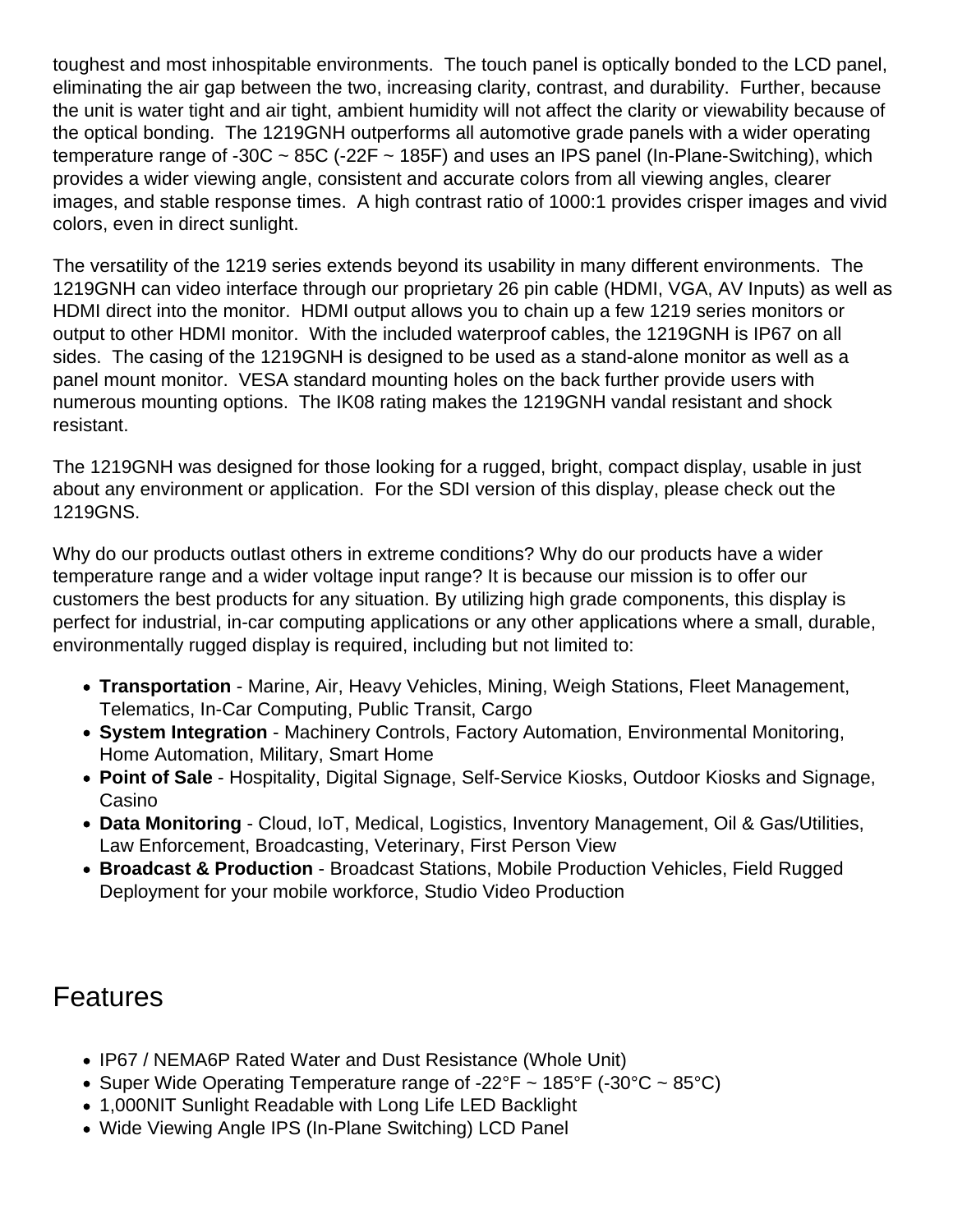- Automatic Backlight Adjustment through Built-in Ambient Light Sensor
- Projected Capacitive Multi-Touch Touchscreen (USB)
- Optical Bonding, Anti-Reflective and Anti-Fingerprint Coating
- Plug-N-Play with Windows 7 and up and Android devices (Downloadable drivers for other OS)
- Multi-Monitor Touchscreen Support
- HDMI Input x 2 (HDCP), VGA Input (15 pin D-SUB) x 1 & Video Input x 2
- HDMI Output x 1, Analog Audio Output x 1
- Audio Input x 4 / Built-In Waterproof Speaker
- 1280x800 Native Resolution, 16x9 Aspect Ratio
- Chip Monolithic Ceramic Capacitors for Improved Durability
- High Performance Image and Video Signal Processor
- AISS Advanced Image-Scaling and Shaping
- Last Input and Power Setting Memory
- IR Remote Control
- Auto Power-On upon signal detection
- Vertical Image Flip
- Function to Disable Front Button(s) and On Screen Text
- AV2 Auto Switching for Backup Camera
- VESA 75mm Mounting Holes
- Panel Mountable with included hardware
- 26-Pin Heavy-Duty Connector with Connector Locking
- Ruggedized Aluminum Casing
- Supports 9V DC  $\sim$  36V DC
- "E" Mark Certified for Automotive use
- FCC, CE, E13 Certification
- IK08 Impact Resistant
- ROHS Compliant
- [36 Month/3 Year Warranty](https://www.xenarc.com/Warranty.html)
- 30 Day No dead Pixel Guarantee

### Function Diagram

12.1 inch IP67 Sunlight Readable Optical Bonded Capacitive Touchscreen LCD Display Monitor with HDMI, I

Image not found http://www.xenarcdirect.com/image.php?type=FD&id=17737

# Package Contents

- 5 Meter Waterpoof Power Lead with Optional AC Adaptor or Cigarette Lighter Car Adaptor
- 1.8 Meter Waterproof 26-Pin Multi-Input Cable or 5 Meter Waterproof 26-Pin Multi-Input Cable or 5 Meter Waterrproof 26-Pin HDMI & USB Only Cable
- 5 Meter Waterpoof HDMI Cable
- 5 Meter Waterproof USB Cable
- 1.8 Meter Waterpoof Audio Cable